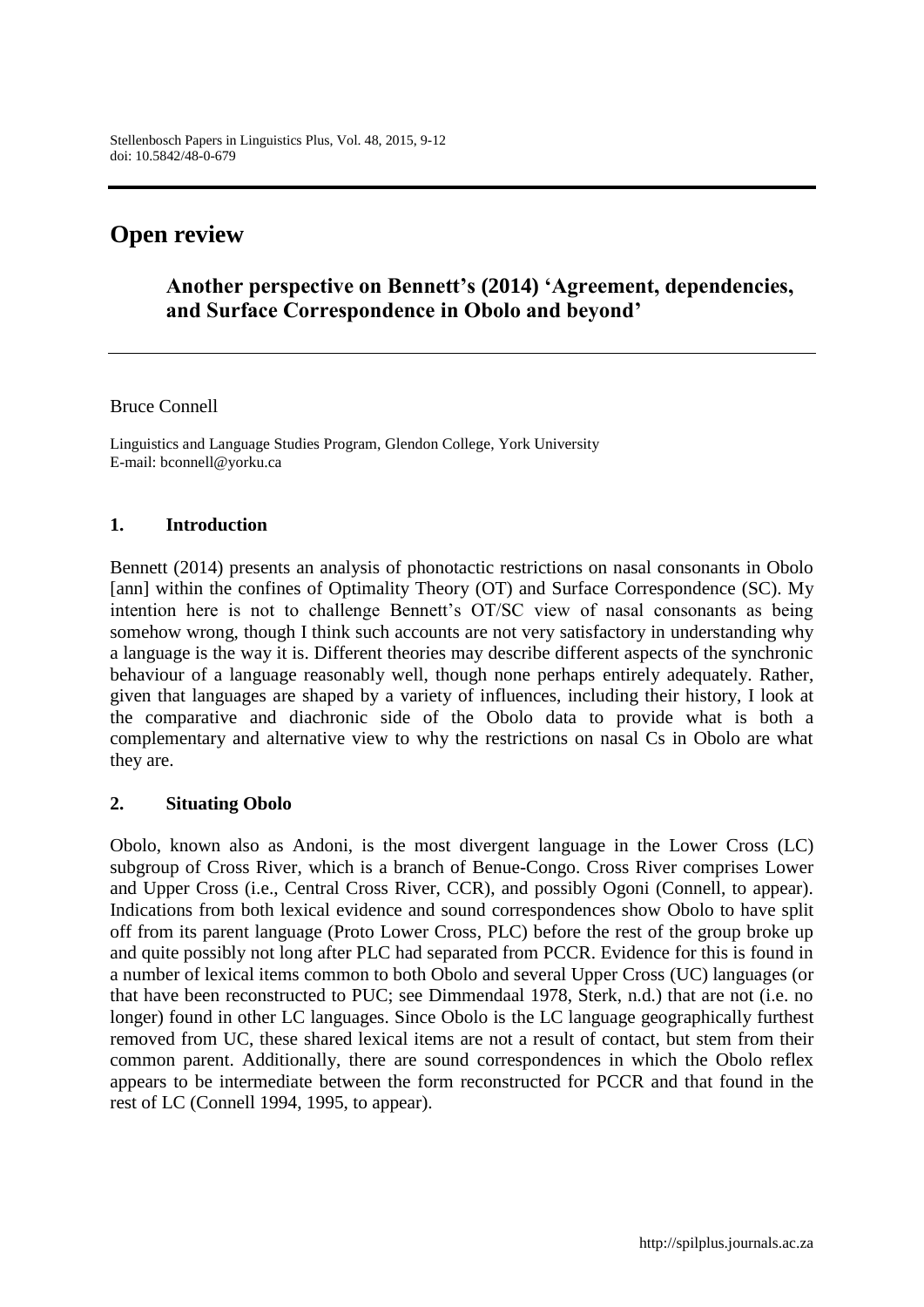#### **3. Constraints on nasals in Obolo and the OT/SC account**

The constraints on the occurrence of nasal consonants in Obolo are summed up succinctly by Faraclas (1984), quoted in Bennett (2014): "If the initial consonant is a nasal consonant, the final consonant must also be nasal." (Faraclas 1984: xvi). That is, within syllables only the following patterns are permissible: NVN, CVC, CVN, where N represents any nasal consonant, and C any oral consonant; NV and CV are not ruled out by this formulation, but NVC is. Based on examples from Faraclas (1984) said to show nasality is anticipatory but not perseverative, Bennett (2014) argues that the pattern in Obolo is not mediated by the intervening vowel, and so cannot be due to spreading (adjacency). Rather, he proposes a set of dependency relations between the onset and the coda, and the coda and the nucleus, but with no dependency between the onset of a syllable and the following vowel. In terms of Surface Correspondence Theory, these relations are expressed as follows (Bennett 2014: 157):

- a. Non-continuants in the same syllable must correspond
- b. Correspondents must agree in nasality (and assimilate to do so, if needed)
- c. But, no agreement happens between an oral onset and a nasal coda (TVN syllables occur; something prevents them from harmonising).

#### **4. Nasal correspondences between Obolo and other LC languages**

The restrictions observed in Obolo are found across the LC group: generally speaking, an initial nasal implies a final nasal  $(=$  pattern 1), though the reverse is not true (CVN is licit  $=$ pattern 2). Examples from a representative selection of LC languages, including Obolo, illustrate these patterns in Tables 1 and 2. Non-cognates are included parenthetically.

|        | meat  | swallow $(v.)$ | elephant                 | salt       | sell |
|--------|-------|----------------|--------------------------|------------|------|
| Ebughu | ú-nâ  | mèn            | $\acute{\epsilon}$ -nî   | ú-nùn      | nέ   |
| Ekit   | ú-nà  | mèì            | $\acute{\epsilon}$ -nì   | í-nòn      | nέ   |
| Enwang | ú-nà  | mièn           | é-nì                     | $u$ -nòn   | niè  |
| Ibibio | ú-nâm | mèn            | é-nî:n                   | í-nûn      | nàm  |
| Iko    | ú-nâm | mèn            | $\acute{\epsilon}$ -nìn  | ú-nûŋ      | nàm  |
| Obolo  | á-nàm | měn            | $\acute{\epsilon}$ -nì:n | $(i-t[i])$ | nám  |

Table 1: Initial nasal implies final nasal (pattern 1)

Table 2: Final nasal does not imply initial nasal (pattern 2)

|        | sheep                   | day   | bite | hat    | fire  |
|--------|-------------------------|-------|------|--------|-------|
| Ebughu | é-rôn                   | ú-sò  | ló   | tè     | ú-kán |
| Ekit   | $\acute{\epsilon}$ -dòn | ú-sù  | dú   | tì     | í-kán |
| Enwang | $\acute{\epsilon}$ -ròn | ú-sè  | ló   | tè     | ú-kán |
| Ibibio | é-dôn                   | ú-sên | dóm  | tèm    | í-kán |
| Iko    | á-ròn                   | ú-sèn | lóm  | (nìòŋ) | í-kán |
| Obolo  | á-ròn                   | ú-sèn | lóm  | těm    | ú-kán |

There is a small number of words (just three are evident in our database) in LC that are exceptions to pattern 1 in some languages, i.e. they have a nasal as C1, but an oral consonant as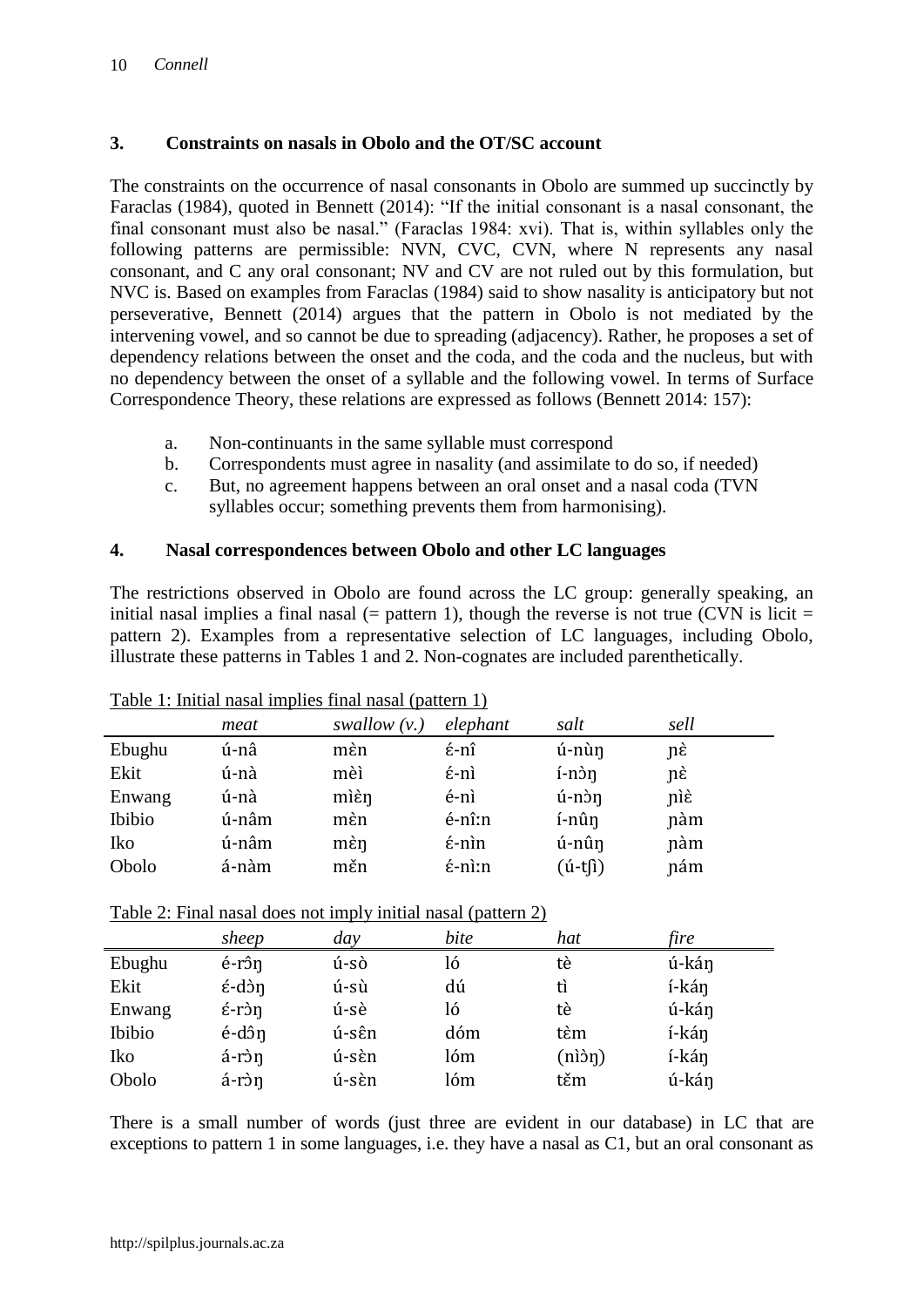C2 (if there is a consonant). We refer to these as pattern 3, and give examples in Table 3. There are several points of interest: first, words with these meanings in Obolo, at least in the available data, are not cognate with the forms elsewhere in LC, making it impossible to judge the status of these exceptions in Obolo; second, there is variation across the group as to whether C2 is nasal or oral; and third, in each case the C2 in question is  $[+dorsal]$ .<sup>1</sup> There are two other words that might have been included in Table 3; one of these is "shake", which in LC typically has a CVCV shape with a nasal in C2; i.e. it follows pattern 1; but in a small number of LC lects it is CVC and for these  $C2$  may be oral, e.g. Efai nek, or nasal, e.g. Iko nan. The second is 'mangrove'; in those LC lects situated on the Atlantic coast (except, interestingly, Obolo) the form for mangrove appears to be adopted from Ijo; elsewhere it is derivative of 'salt', and most commonly has a nasal in C2; e.g. Oro ù-nùn ùn, but Ukwa n -n ùn ùk.

|        | choose               | dance $(v.)$      | short (thing)     |
|--------|----------------------|-------------------|-------------------|
| Ebughu | mèk                  | $n \epsilon$ n    | $(i\nphi k)$      |
| Ekit   | mèk / mèn            | nák               | ìmók              |
| Enwang | $m$ Èŋ               | $n \n \epsilon$ n | $(ip$ ák)         |
| Ibibio | mèk                  | nέk               | ìmók              |
| Iko    | $(f$ Èt $)$          | $(z\delta p)$     | $(ikpír\epsilon)$ |
| Obolo  | $(q\delta b\hat{o})$ | $(dz\delta p)$    | (nmgbidim)        |

Table 3: Exceptions to pattern 1 in  $LC$  – initial nasal without final nasal (pattern 3).

## **5. The UC contribution**

 $\overline{a}$ 

The UC data used are from Sterk (n.d.). In UC, words of all three patterns with cognates in LC are attested. Interestingly, those of pattern 1 are not consistent throughout UC, but instead show mixed-pattern correspondences across UC subgroups. I present just three examples, though others are readily available: 'give birth' is NVC in Sterk's (n.d.) groups A–F; H–R "salt" is NVC in groups  $A-F$ , S; and "swallow  $(v.)$ " is NVC in groups  $A-C$ , H. These are reconstructed as \*mà:tí, \*`-nòkkò, and \*mè:dí, respectively (though, as indicated, the vowel has been lost in many UC subgroups leaving NVC forms in the groups mentioned). The cognate forms in LC, including Obolo, are all NVN, pattern 1. That is, in Sterk"s (n.d.) view nasality has spread perseveratively, from C1 to C2. Sterk (n.d.) labels his groups from A to S following their north to south distribution, so it is also interesting to observe that the more conservative subgroups in  $UC$  – for this development and others – are in the north of the UC distribution range. However, there are exceptions; generally speaking as one moves south, encountering languages with pattern 1 becomes more likely. The LC region, where relevant words are strictly pattern 1 (apart from the exceptions noted above), borders the UC region to the south; Obolo, where the pattern appears to be strongest, is at the southwestern extreme of the LC region.

### **6. Understanding patterns of nasal-oral consonant co-occurrence restrictions in Obolo**

The distribution of the patterns of NVN/NVC co-occurrence across the Cross River region, suggests the NVN pattern in Obolo today, which Bennett (2014) accounts for through

<sup>&</sup>lt;sup>1</sup> The Ebughu and Enwang forms for 'short' are not cognate with the Ekit and Ibibio forms although superficially they may appear to be; /p/ in these two lects regularly corresponds with /kp/ elsewhere in LC, in this case, e.g., Oro úkpók.